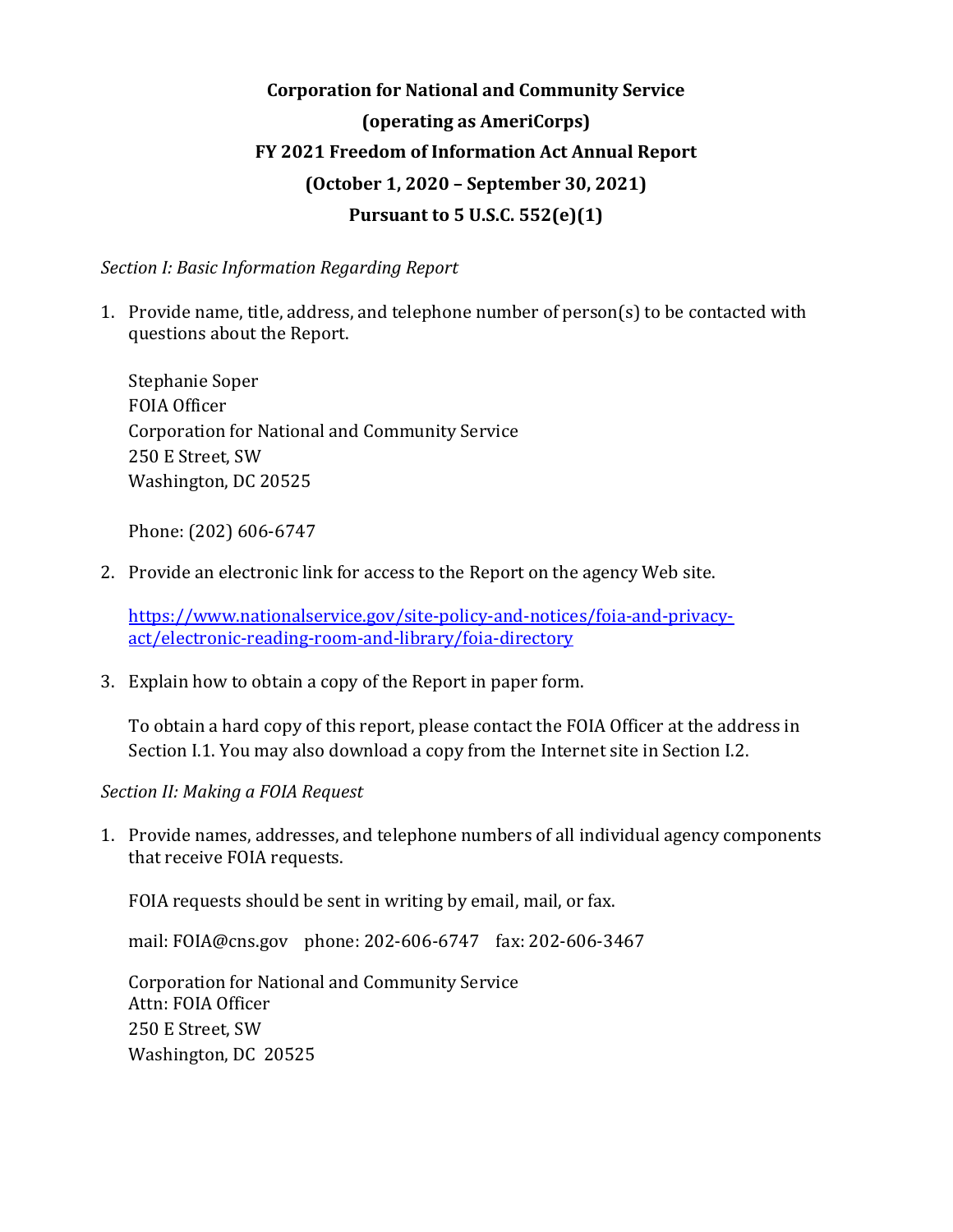2. Provide a brief description of why some requests are not granted and an overview of certain general categories of the agency's records to which the FOIA exemptions apply.

Portions of some requested documents were withheld for the following reasons:

In FY2021, Exemption 5 was applied to deliberative process information. Exemption 6 was applied to personal information such as a person's social security number, address, phone number, age, date of birth, race, ethnicity, marital status, disability, education level, medical issues, and/or other information that would result in an unwarranted invasion of privacy. Also under exemption 6, AmeriCorps withheld private information in member volunteer records. The agency applied Exemption 7A to law enforcement records from our Office of the Inspector General which could interfere with law enforcement proceedings if released, and Exemption 7(C) to requested materials in law enforcement records released by its Office of the Inspector General, the disclosure of which could reasonably be expected to constitute an unwarranted invasion of privacy.

3. Provide a functional electronic link to agency FOIA regulations, including the agency's fee schedule. (NOTE: Agency FOIA Regulations were formerly listed at Section XI of the human-readable version of the Report).

[https://www.nationalservice.gov/site-policy-and-notices/foia-and-privacy-act/statutes](https://www.nationalservice.gov/site-policy-and-notices/foia-and-privacy-act/statutes-and-resources/foia-regulation)[and-resources/foia-regulation](https://www.nationalservice.gov/site-policy-and-notices/foia-and-privacy-act/statutes-and-resources/foia-regulation)

# *Section III: Acronyms, Definitions, and Exemptions*

1. Definitions of terms used in this Report:

a. **Administrative Appeal** – a request to a federal agency asking that it review at a higher administrative level a FOIA determination made by the agency at the initial request level.

b. **Average Number** – the number obtained by dividing the sum of a group of numbers by the quantity of numbers in the group. For example, of 3, 7, and 14, the average number is 8.

c. **Backlog** – the number of requests or administrative appeals that are pending at an agency at the end of the fiscal year that are beyond the statutory time period for a response.

d. **Component** – for agencies that process requests on a decentralized basis, a "component" is an entity, also sometimes referred to as an Office, Division, Bureau, Center, or Directorate, within the agency that processes FOIA requests. The FOIA now requires that agencies include in their Annual FOIA Report data for both the agency overall and for each principal component of the agency.

e. **Consultation** – the procedure whereby the agency responding to a FOIA request first forwards a record to another agency or component within the same agency for its review because that other agency has an interest in the document. Once the agency in receipt of the consultation finishes its review of the record, it responds back to the agency or component within the same agency that forwarded it. That agency, in turn, will then respond to the FOIA requester.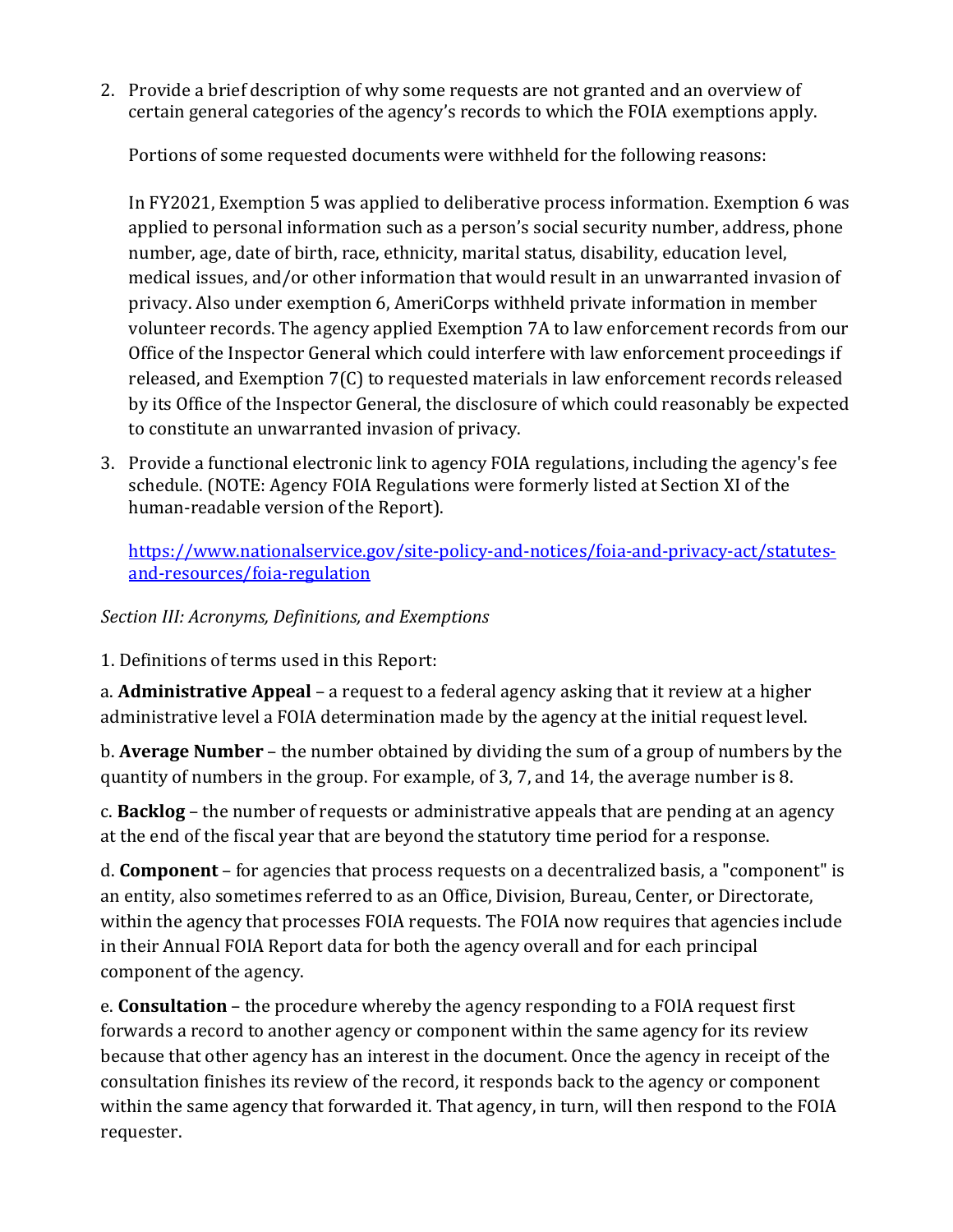f. **Exemption 3 Statute** – a federal statute that exempts information from disclosure and which the agency relies on to withhold information under subsection (b)(3) of the FOIA.

g. **FOIA Request** – a FOIA request is generally a request to a federal agency for access to records concerning another person (i.e., a "third-party" request), or concerning an organization, or a particular topic of interest. FOIA requests also include requests made by requesters seeking records concerning themselves (i.e., "first-party" requests) when those requesters are not subject to the Privacy Act, such as non-U.S. citizens. Moreover, because all first-party requesters should be afforded the benefit of both the access provisions of the FOIA as well as those of the Privacy Act, FOIA requests also include any first-party requests where an agency determines that it must search beyond its Privacy Act "systems of records" or where a Privacy Act exemption applies, and the agency looks to FOIA to afford the greatest possible access. All requests which require the agency to utilize the FOIA in responding to the requester are included in this Report.

Additionally, a FOIA request includes records referred to the agency for processing and direct response to the requester. It does not, however, include records for which the agency has received a consultation from another agency. (Consultations are reported separately in Section XII of this Report.)

h. **Full Grant** – an agency decision to disclose all records in full in response to a FOIA request.

i. **Full Denial** – an agency decision not to release any records in response to a FOIA request because the records are exempt in their entireties under one or more of the FOIA exemptions, or because of a procedural reason, such as when no records could be located.

j. **Median Number** – the middle, not average, number. For example, of 3, 7, and 14, the median number is 7.

k. **Multi-Track Processing** – a system in which simple requests requiring relatively minimal review are placed in one processing track and more voluminous and complex requests are placed in one or more other tracks. Requests granted expedited processing are placed in yet another track. Requests in each track are processed on a first in/first out basis.

i. **Expedited Processing** – an agency will process a FOIA request on an expedited basis when a requester satisfies the requirements for expedited processing as set forth in the statute and in agency regulations.

ii. **Simple Request** – a FOIA request that an agency using multi-track processing places in its fastest (non-expedited) track based on the low volume and/or simplicity of the records requested.

iii. **Complex Request** – a FOIA request that an agency using multi-track processing places in a slower track based on the high volume and/or complexity of the records requested.

l. **Partial Grant/Partial Denial** – in response to a FOIA request, an agency decision to disclose portions of the records and to withhold other portions that are exempt under the FOIA, or to otherwise deny a portion of the request for a procedural reason.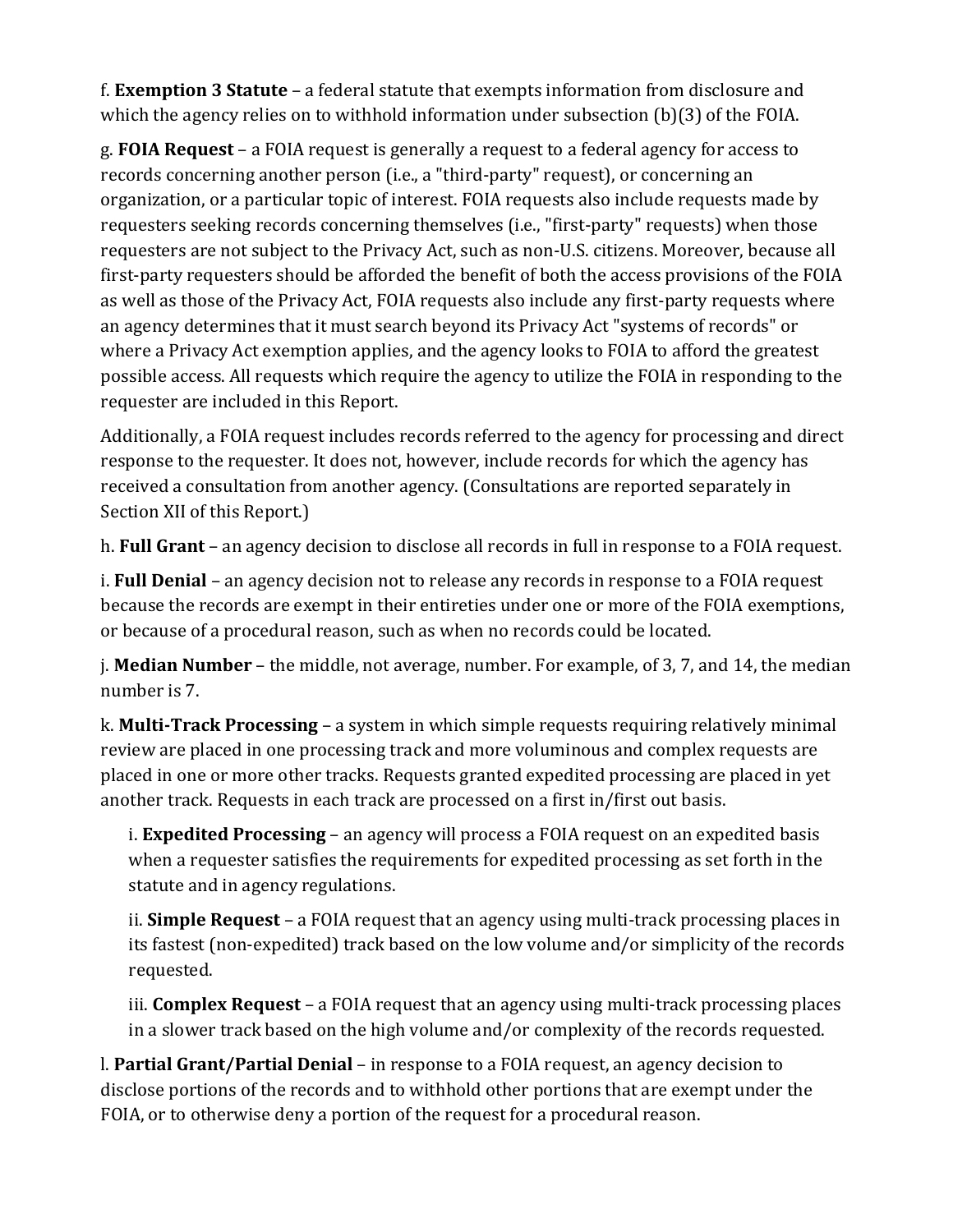m. **Pending Request or Pending Administrative Appeal** – a request or administrative appeal for which an agency has not taken final action in all respects.

n. **Perfected Request** – a request for records which reasonably describes such records and is made in accordance with published rules stating the time, place, fees (if any) and procedures to be followed.

o. **Processed Request or Processed Administrative Appeal** – a request or administrative appeal for which an agency has taken final action in all respects.

p. **Range in Number of Days** – the lowest and highest number of days to process requests or administrative appeals.

q. **Time Limits** – the time period in the statute for an agency to respond to a FOIA request (ordinarily twenty working days from receipt of a perfected FOIA request).

2. Descriptions of the nine FOIA exemptions:

a. **Exemption 1**: classified national defense and foreign relations information

b. **Exemption 2**: information that is related solely to the internal personnel rules and practices of an agency

c. **Exemption 3**: information that is prohibited from disclosure by another federal law

d. **Exemption 4**: trade secrets and other confidential business information

e. **Exemption 5**: inter-agency or intra-agency communications that are protected by legal privileges

f. **Exemption 6**: information involving matters of personal privacy

g. **Exemption 7**: records or information compiled for law enforcement purposes, to the extent that the production of those records (A) could reasonably be expected to interfere with enforcement proceedings, (B) would deprive a person of a right to a fair trial or an impartial adjudication, (C) could reasonably be expected to constitute an unwarranted invasion of personal privacy, (D) could reasonably be expected to disclose the identity of a confidential source, (E) would disclose techniques and procedures for law enforcement investigations or prosecutions, or would disclose guidelines for law enforcement investigations or prosecutions, or (F) could reasonably be expected to endanger the life or physical safety of any individual

h. **Exemption 8**: information relating to the supervision of financial institutions

i. **Exemption 9**: geological information on wells.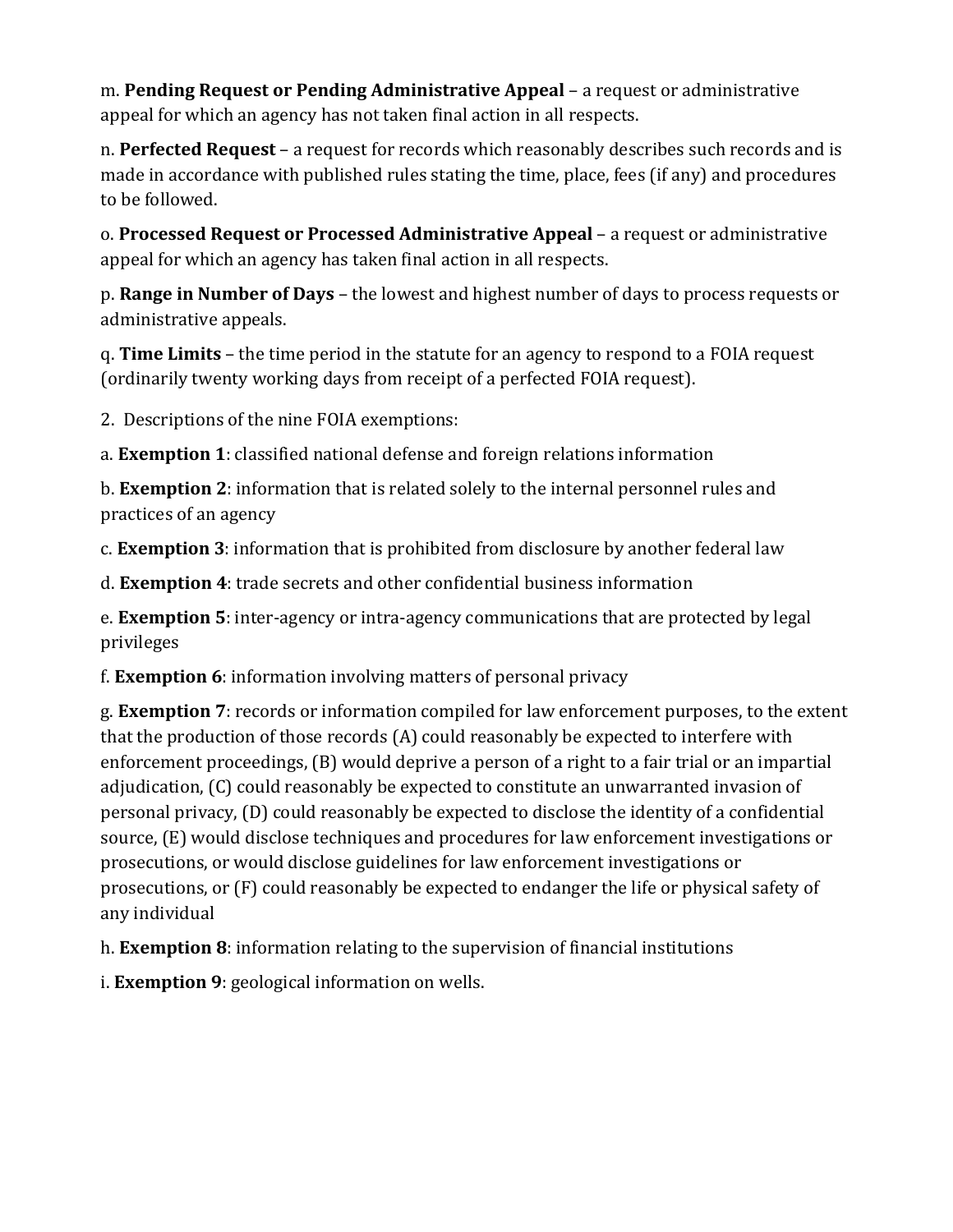#### **III. AGENCY COMPONENT ABBREVIATIONS**

| Component<br>Abbreviation | <b>Component Name</b>                                                    |
|---------------------------|--------------------------------------------------------------------------|
| CNCS                      | Corporation for National and Community Service (operating as AmeriCorps) |

#### **IV. EXEMPTION 3 STATUTES**

| Statute                                                                             | Type of Information<br>Withheld                                             | Case Citation                                                                                                                                  | Agency /<br>Component | <b>Number of Times</b><br>Relied upon<br>by Agency / Component | <b>Total Number of</b><br>Times Relied upon<br>by Agency Overall |
|-------------------------------------------------------------------------------------|-----------------------------------------------------------------------------|------------------------------------------------------------------------------------------------------------------------------------------------|-----------------------|----------------------------------------------------------------|------------------------------------------------------------------|
| 41 U.S.C. § 2102 (amending 41<br>U.S.C. § 423(a)(1))<br>(Procurement Integrity Act) | Contractor bid or proposal<br>information; source selection<br>information. | Legal & Safety Emp. Rsch., Inc. v. U.S. Dep't of the<br>Army, No. Civ. S001748, 2001 WL 34098652, at *3-4<br>(E.D. Cal. May 4, 2001) (dictum). | <b>CNCS</b>           |                                                                |                                                                  |

### **V.A. FOIA REQUESTS -- RECEIVED, PROCESSED AND PENDING FOIA REQUESTS**

| Agency / Component    | Number of Requests Pending<br>as of Start of Fiscal Year | Number of Requests<br>Received in Fiscal Year | Number of Requests<br>Processed in Fiscal Year | Number of Requests Pending<br>as of End of Fiscal Year |
|-----------------------|----------------------------------------------------------|-----------------------------------------------|------------------------------------------------|--------------------------------------------------------|
| <b>CNCS</b>           |                                                          | 47                                            | 46                                             |                                                        |
| <b>AGENCY OVERALL</b> |                                                          | 47                                            | 46                                             |                                                        |

# **V.B.(1). DISPOSITION OF FOIA REQUESTS – ALL PROCESSED REQUESTS**

|                       |                                                                          | Number of                                                  |               |                                                              | Number of Full Denials Based on Reasons Other than Exemptions |                           |                                           |                                                           |                         |                      |                                        |              |      |  |  |
|-----------------------|--------------------------------------------------------------------------|------------------------------------------------------------|---------------|--------------------------------------------------------------|---------------------------------------------------------------|---------------------------|-------------------------------------------|-----------------------------------------------------------|-------------------------|----------------------|----------------------------------------|--------------|------|--|--|
| Agency /<br>Component | Partial<br>Number<br>of Full<br>Grants /<br>Partial<br>Grants<br>Denials | Number of<br><b>Full Denials</b><br>Based on<br>Exemptions | No<br>Records | All Records Referred<br>to Another<br>Component or<br>Agency | Request<br>Withdrawn                                          | Fee-<br>Related<br>Reason | Records<br>not<br>Reasonably<br>Described | Improper<br><b>FOIA</b><br>Request for<br>Other<br>Reason | Not<br>Agency<br>Record | Duplicate<br>Request | Other<br>*Explain<br>in Chart<br>Below | <b>TOTAL</b> |      |  |  |
| <b>CNCS</b>           | 12                                                                       | 23                                                         |               | 4                                                            |                                                               | 4                         | 0                                         |                                                           |                         |                      | 0                                      | 0            | 46 I |  |  |
| <b>AGENCY OVERALL</b> | 12                                                                       | 23 <sub>1</sub>                                            |               | 4                                                            |                                                               | 4                         | 0                                         |                                                           | O                       |                      | 0                                      | 0            | 46   |  |  |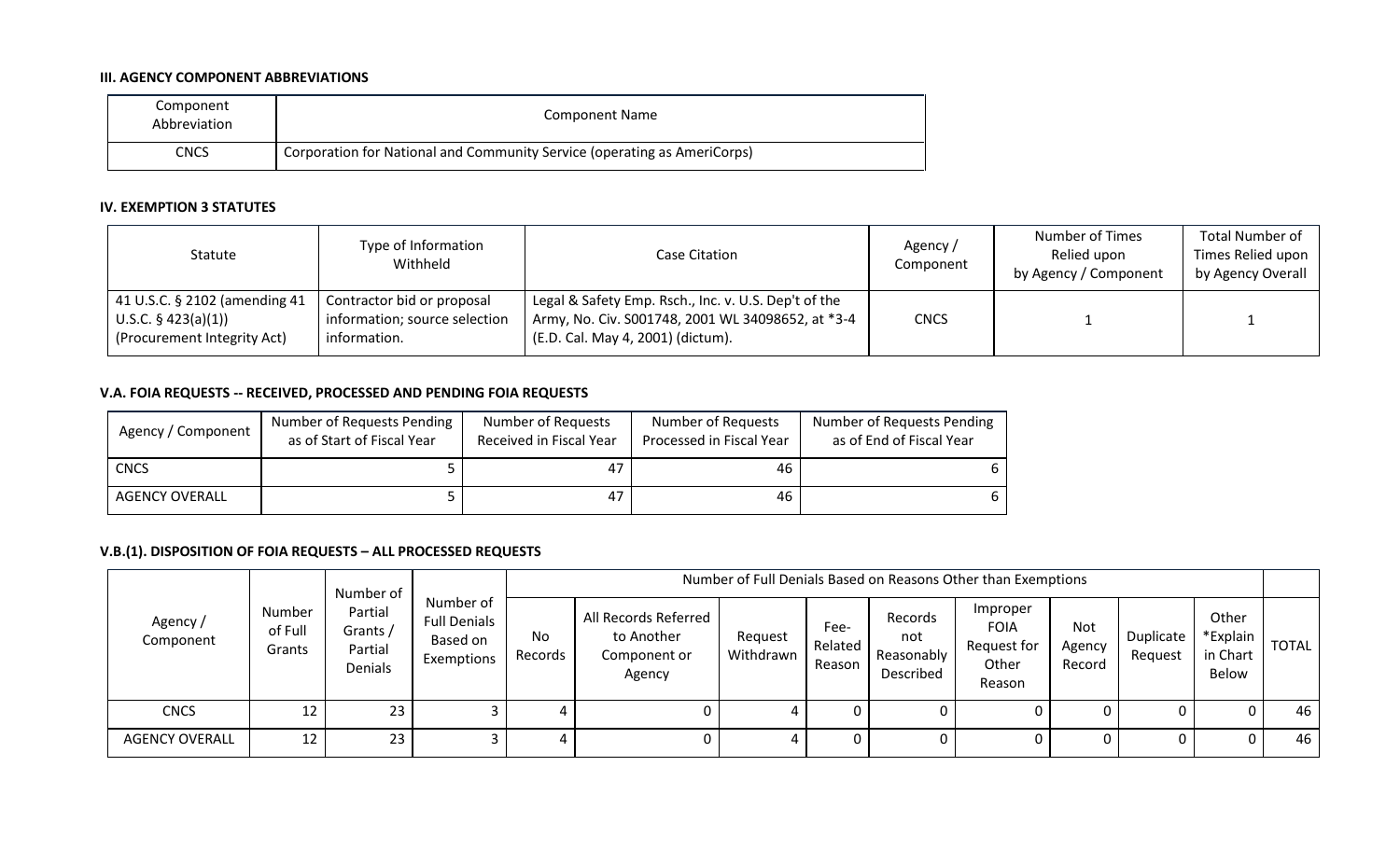#### **V.B.(2). DISPOSITION OF FOIA REQUESTS – "OTHER" REASONS FOR "FULL DENIALS BASED ON REASONS OTHER THAN EXEMPTIONS"**

| Agency / Component    | Description of "Other" Reasons for<br>Denials from Chart B(1) | Number of Times "Other"<br>Reason Was Relied Upon | <b>TOTAL</b> |
|-----------------------|---------------------------------------------------------------|---------------------------------------------------|--------------|
| <b>CNCS</b>           | N/A                                                           |                                                   |              |
| <b>AGENCY OVERALL</b> |                                                               |                                                   | 0            |

# **V.B.(3). DISPOSITION OF FOIA REQUESTS – NUMBER OF TIMES EXEMPTIONS APPLIED**

| ' Component<br>Agency / | Ex. 1 | Ex. 2 | Ex. 3 | Ex. 4 | Ex. 5 | Ex. 6 | Ex. $7(A)$ | Ex. 7(B) | Ex. $7(C)$ | Ex. $7(D)$ | Ex. $7(E)$ | Ex. $7(F)$ | Ex. 8 | Ex. 9 |
|-------------------------|-------|-------|-------|-------|-------|-------|------------|----------|------------|------------|------------|------------|-------|-------|
| <b>CNCS</b>             |       |       |       |       |       | د⊥    |            |          | ᆠᆠ         |            |            |            |       | v.    |
| <b>AGENCY OVERALL</b>   |       |       |       |       |       | د⊥    |            |          | + +        |            |            |            |       | י ש   |

#### **VI.A. ADMINISTRATIVE APPEALS OF INITIAL DETERMINATIONS OF FOIA REQUESTS -- RECEIVED, PROCESSED, AND PENDING ADMINISTRATIVE APPEALS**

| Agency/<br>Component  | Number of Appeals Pending as<br>of Start of Fiscal Year | Number of Appeals Received in<br><b>Fiscal Year</b> | Number of Appeals Processed in<br><b>Fiscal Year</b> | Number of Appeals Pending as of<br>End of Fiscal Year |
|-----------------------|---------------------------------------------------------|-----------------------------------------------------|------------------------------------------------------|-------------------------------------------------------|
| <b>CNCS</b>           |                                                         |                                                     |                                                      |                                                       |
| <b>AGENCY OVERALL</b> |                                                         |                                                     |                                                      |                                                       |

#### **VI.B. DISPOSITION OF ADMINISTRATIVE APPEALS – ALL PROCESSED APPEALS**

| Agency/<br>Component | Number Affirmed<br>on Appeal | Number Partially Affirmed & Partially<br>Reversed/Remanded on Appeal | Number Completely<br>Reversed/Remanded on Appeal | Number of Appeals Closed<br>for Other Reasons | <b>TOTAL</b> |
|----------------------|------------------------------|----------------------------------------------------------------------|--------------------------------------------------|-----------------------------------------------|--------------|
| <b>CNCS</b>          |                              |                                                                      |                                                  |                                               |              |
| AGENCY OVERALL       |                              |                                                                      |                                                  |                                               |              |

#### **VI.C.(1). REASONS FOR DENIAL ON APPEAL – NUMBER OF TIMES EXEMPTIONS APPLIED**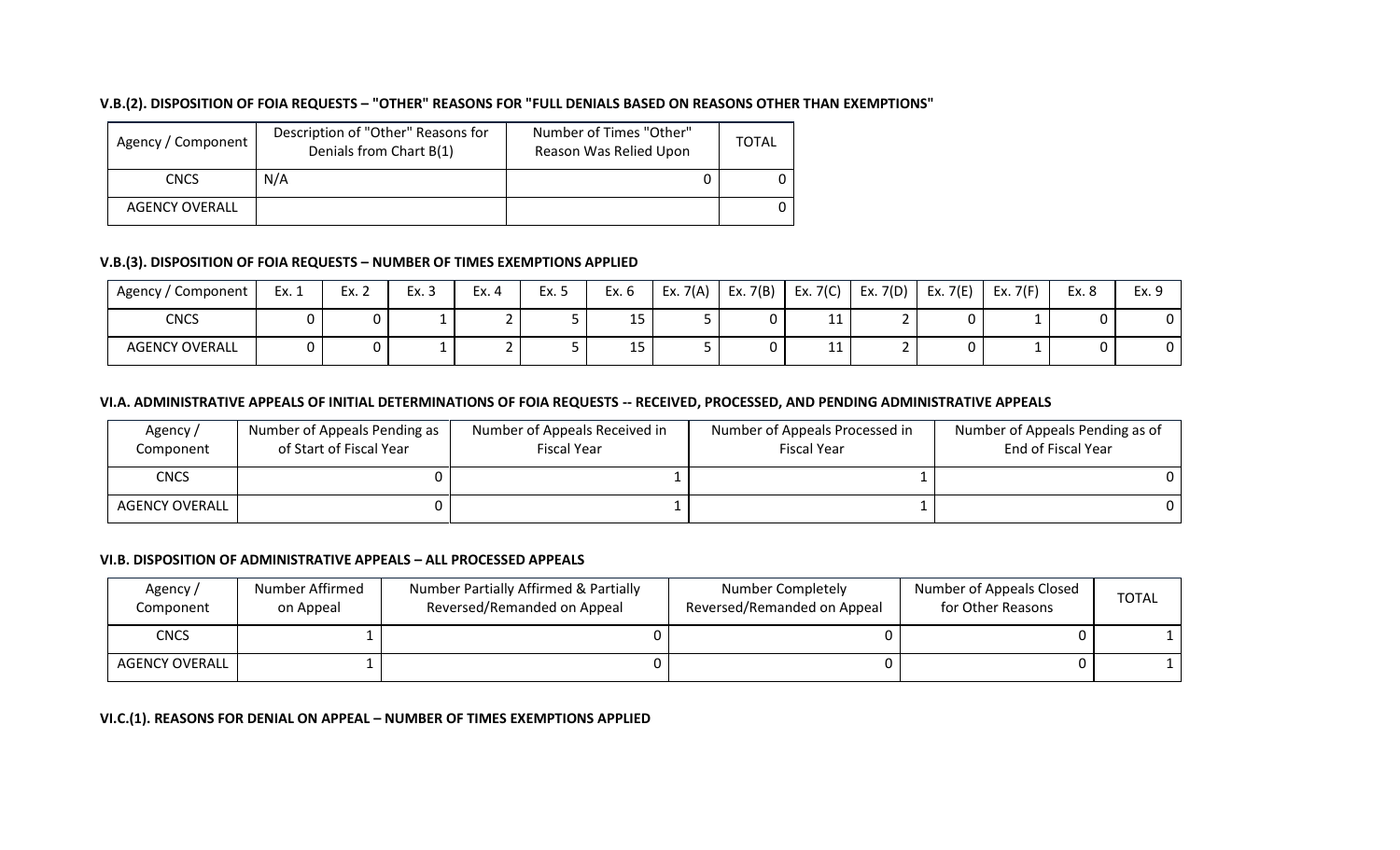| Agency /<br>Component | Ex. 1 | Ex. 2 | Ex. 3 | Ex. 4 | Ex. 5 | Ex. 6 | Ex. 7(A) | Ex. 7(B) | Ex. $7(C)$ | Ex. $7(D)$ | Ex. $7(E)$ | Ex. $7(F)$ | Ex. 8 | Ex. 9 |
|-----------------------|-------|-------|-------|-------|-------|-------|----------|----------|------------|------------|------------|------------|-------|-------|
| <b>CNCS</b>           |       |       |       |       |       |       |          |          |            |            |            |            |       | 0     |
| <b>AGENCY OVERALL</b> |       |       |       |       |       |       |          |          |            | v          |            |            |       | 0     |

**VI.C.(2). REASONS FOR DENIAL ON APPEAL – REASONS OTHER THAN EXEMPTIONS**

| Agency/<br>Component  | No<br>Records | Records Referred<br>at Initial Request<br>Level | Request<br>Withdrawn | Fee-<br>Related<br>Reason | Records not<br>Reasonably<br>Described | Improper<br>Request for<br>Other Reasons | Not Agency<br>Record | Duplicate<br>Request or<br>Appeal | Request in<br>Litigation | Appeal Based Solely on<br>Denial of Request for<br><b>Expedited Processing</b> | Other<br>*Explain in<br>chart below |
|-----------------------|---------------|-------------------------------------------------|----------------------|---------------------------|----------------------------------------|------------------------------------------|----------------------|-----------------------------------|--------------------------|--------------------------------------------------------------------------------|-------------------------------------|
| <b>CNCS</b>           |               |                                                 |                      |                           |                                        |                                          |                      |                                   |                          |                                                                                |                                     |
| <b>AGENCY OVERALL</b> |               |                                                 |                      |                           |                                        |                                          |                      |                                   |                          |                                                                                |                                     |

# **VI.C.(3). REASONS FOR DENIAL ON APPEAL – "OTHER" REASONS**

| Agency /<br>Component | Description of "Other" Reasons for Denial on<br>Appeal from Chart C(2) | Number of Times "Other"<br>Reason Was Relied Upon | TOTAL |
|-----------------------|------------------------------------------------------------------------|---------------------------------------------------|-------|
| CNCS                  | N/A                                                                    |                                                   |       |
| <b>AGENCY OVERALL</b> |                                                                        |                                                   | 0     |

# **VI.C.(4). RESPONSE TIME FOR ADMINISTRATIVE APPEALS**

| Agency/<br>Component  | Median Number<br>of Days | Average<br>Number of Days | Lowest Number<br>of Days | <b>Highest Number</b><br>of Days |
|-----------------------|--------------------------|---------------------------|--------------------------|----------------------------------|
| <b>CNCS</b>           | 35                       | 35                        | 35                       | 35                               |
| <b>AGENCY OVERALL</b> | 35                       | 35                        | 35                       | 35                               |

# **VI.C.(5). TEN OLDEST PENDING ADMINISTRATIVE APPEALS**

| Agency<br>Component |                | 10th Oldest<br>Appea. | 9th | 8th | 7th | 6th | 5th | 4th | 3rd | 2nd | Oldest<br>Appea |
|---------------------|----------------|-----------------------|-----|-----|-----|-----|-----|-----|-----|-----|-----------------|
| <b>CNCS</b>         | Date of Appeal | N/A                   | N/A | N/A | N/A | N/A | N/A | N/A | N/A | N/A | N/A             |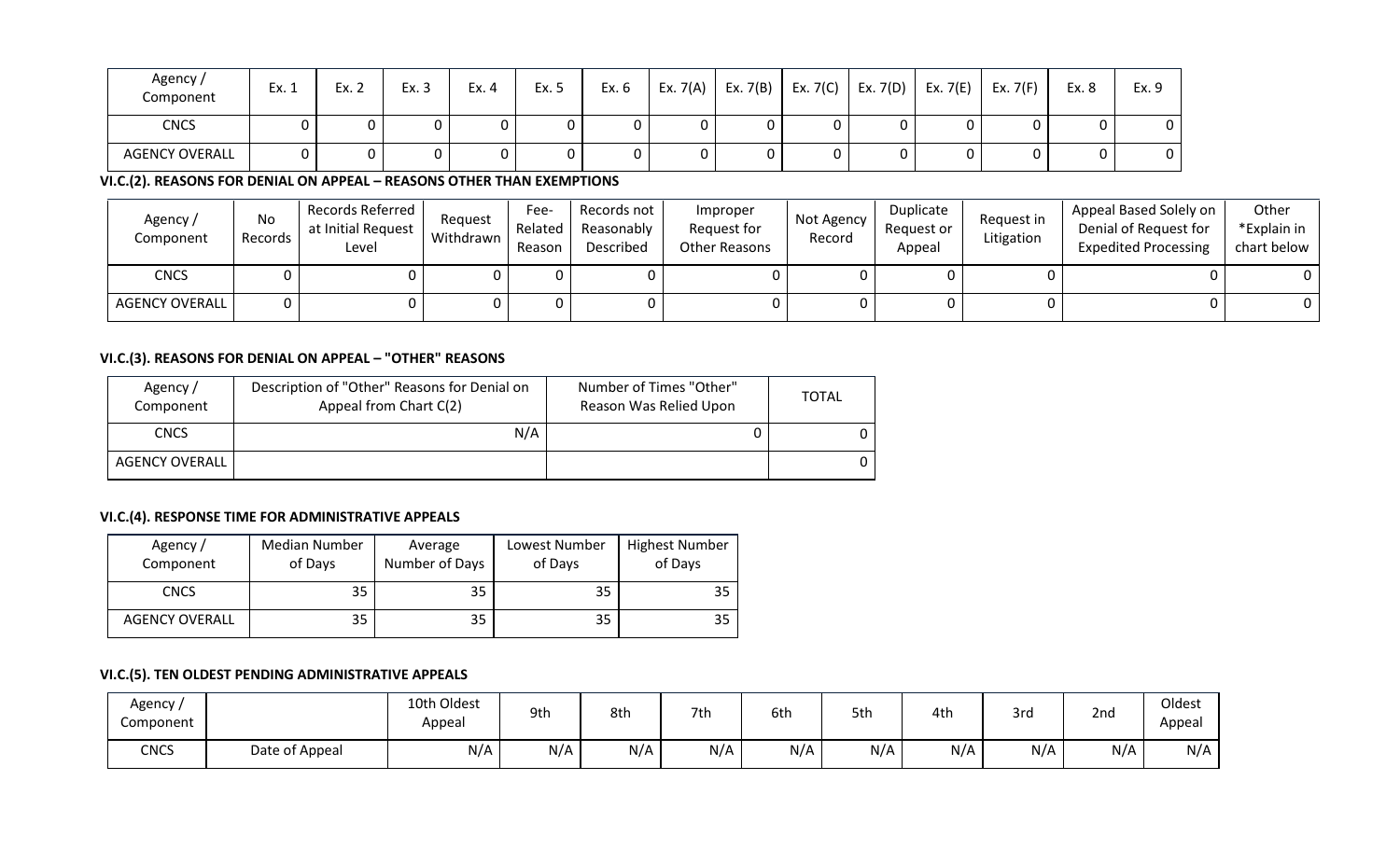|                | Number of Days Pending |     |     |     |     |     |     |     |     |     |     |
|----------------|------------------------|-----|-----|-----|-----|-----|-----|-----|-----|-----|-----|
| AGENCY         | Date of Appeal         | N/A | N/A | N/A | N/A | N/A | N/A | N/A | N/A | N/A | N/A |
| <b>OVERALL</b> | Number of Days Pending |     |     |     |     |     |     |     |     |     |     |

#### **VII.A. FOIA REQUESTS – RESPONSE TIME FOR ALL PROCESSED PERFECTED REQUESTS**

|                       |                             |                              | <b>SIMPLE</b>               |                              |                             |                              | <b>COMPLEX</b>              |                              |                             | <b>EXPEDITED PROCESSING</b>  |                             |                              |
|-----------------------|-----------------------------|------------------------------|-----------------------------|------------------------------|-----------------------------|------------------------------|-----------------------------|------------------------------|-----------------------------|------------------------------|-----------------------------|------------------------------|
| Agency /<br>Component | Median<br>Number<br>of Days | Average<br>Number of<br>Days | Lowest<br>Number of<br>Days | Highest<br>Number<br>of Days | Median<br>Number of<br>Days | Average<br>Number of<br>Days | Lowest<br>Number of<br>Days | Highest<br>Number of<br>Days | Median<br>Number of<br>Days | Average<br>Number of<br>Days | Lowest<br>Number of<br>Days | Highest<br>Number of<br>Days |
| <b>CNCS</b>           | 18                          | 34.1                         |                             | 195                          | 38.5                        | 104.3                        |                             | 248                          | 187                         | 187                          | 187                         | 187                          |
| <b>AGENCY OVERALL</b> | 18                          | 34.1                         | - <1                        | 195                          | 38.5                        | 104.3                        |                             | 248                          | 187                         | 187                          | 187                         | 187                          |

#### **VII.B. PROCESSED REQUESTS – RESPONSE TIME FOR PERFECTED REQUESTS IN WHICH INFORMATION WAS GRANTED**

|                       |                             |                              | <b>SIMPLE</b>               |                              |                             |                              | <b>COMPLEX</b>              |                              |                             |                              | <b>EXPEDITED PROCESSING</b> |                              |
|-----------------------|-----------------------------|------------------------------|-----------------------------|------------------------------|-----------------------------|------------------------------|-----------------------------|------------------------------|-----------------------------|------------------------------|-----------------------------|------------------------------|
| Agency /<br>Component | Median<br>Number of<br>Days | Average<br>Number of<br>Days | Lowest<br>Number of<br>Days | Highest<br>Number of<br>Days | Median<br>Number of<br>Days | Average<br>Number of<br>Days | Lowest<br>Number of<br>Days | Highest<br>Number of<br>Days | Median<br>Number of<br>Days | Average<br>Number of<br>Days | Lowest<br>Number of<br>Days | Highest<br>Number of<br>Days |
| <b>CNCS</b>           | 2T                          | 40.2                         |                             | 195                          | 99.5                        | 125.5                        | 12                          | 248                          | 187                         | 187                          | 187                         | 187                          |
| <b>AGENCY OVERALL</b> | ᄼᅩ                          | 40.2                         | $\leq 1$                    | 195                          | 99.5                        | 125.5                        | 12                          | 248                          | 187                         | 187                          | 187                         | 187                          |

### **VII.C. PROCESSED SIMPLE REQUESTS – RESPONSE TIME IN DAY INCREMENTS**

| Agency /<br>Component | $1-20$<br>Days | 21-40<br>Days | 41-60<br>Days | 61-80<br>Days | 81-100<br>Days | 101-120<br>Days | 121-140<br>Days | 141-160<br>Days | 161-180<br>Days | 181-200<br>Days | 201-300<br>Days | 301-400<br>Days | $401+$<br>Days | <b>TOTAL</b> |
|-----------------------|----------------|---------------|---------------|---------------|----------------|-----------------|-----------------|-----------------|-----------------|-----------------|-----------------|-----------------|----------------|--------------|
| <b>CNCS</b>           | 19             |               |               |               |                |                 |                 |                 | 0               |                 |                 |                 |                | 31<br>⊥ ب    |
| <b>AGENCY OVERALL</b> | 19             |               |               |               |                |                 |                 |                 | 0               |                 |                 |                 |                | 31<br>⊥ ب    |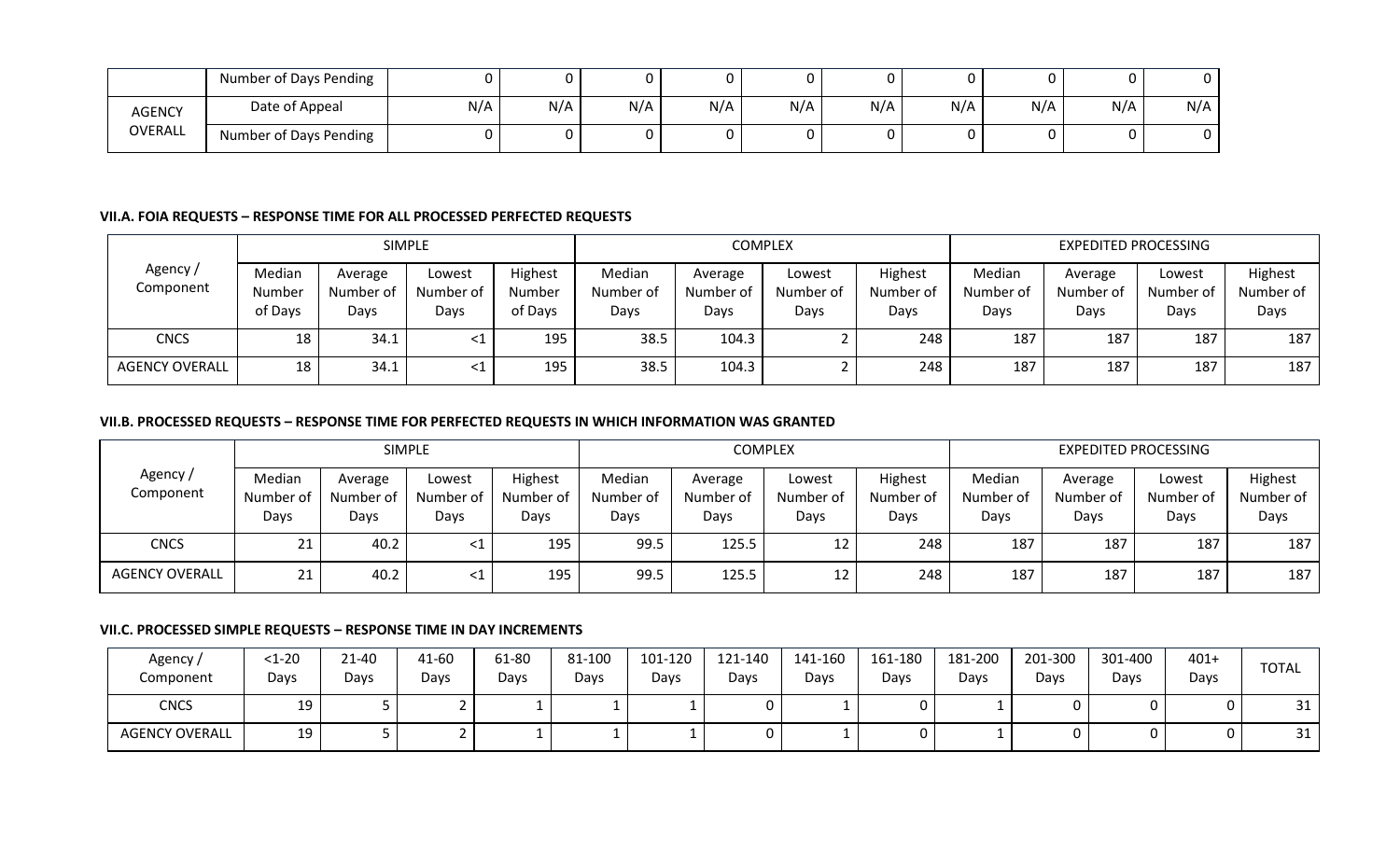#### **VII.C. PROCESSED COMPLEX REQUESTS – RESPONSE TIME IN DAY INCREMENTS**

| Agency/<br>Component  | $<1-20$<br>Days | 21-40<br>Days | 41-60<br>Days | 61-80<br>Days | 81-100<br>Days | 101-120<br>Days | 121-140<br>Days | 141-160<br>Days | 161-180<br>Days | 181-200<br>Days | 201-300<br>Days | 301-400<br>Days | $401+$<br>Days | <b>TOTAL</b> |
|-----------------------|-----------------|---------------|---------------|---------------|----------------|-----------------|-----------------|-----------------|-----------------|-----------------|-----------------|-----------------|----------------|--------------|
| <b>CNCS</b>           |                 |               |               |               |                |                 |                 |                 |                 |                 |                 |                 |                | 14           |
| <b>AGENCY OVERALL</b> |                 |               |               |               |                |                 |                 |                 |                 |                 |                 |                 |                | 14           |

#### **VII.C. PROCESSED REQUESTS GRANTED EXPEDITED PROCESSING – RESPONSE TIME IN DAY INCREMENTS**

| Agency /<br>Component | $<1-20$<br>Days | 21-40<br>Days | 41-60<br>Days | 61-80<br>Days | 81-100<br>Days | 101-120<br>Days | 121-140<br>Days | 141-160<br>Days | 161-180<br>Days | 181-200<br>Days | 201-300<br>Davs | 301-400<br>Days | $401+$<br>Days | TOTAL |
|-----------------------|-----------------|---------------|---------------|---------------|----------------|-----------------|-----------------|-----------------|-----------------|-----------------|-----------------|-----------------|----------------|-------|
| <b>CNCS</b>           |                 |               |               |               |                |                 |                 |                 | $\mathbf{0}$    |                 | υ               |                 |                |       |
| <b>AGENCY OVERALL</b> |                 |               |               |               |                |                 |                 |                 | 0               |                 | U               |                 |                |       |

#### **VII.D. PENDING REQUESTS – ALL PENDING PERFECTED REQUESTS**

|                       |                   | <b>SIMPLE</b>                   |                           |                   | <b>COMPLEX</b>                  |                           |                   | <b>EXPEDITED PROCESSING</b> |                           |
|-----------------------|-------------------|---------------------------------|---------------------------|-------------------|---------------------------------|---------------------------|-------------------|-----------------------------|---------------------------|
| Agency / Component    | Number<br>Pending | <b>Median Number</b><br>of Days | Average<br>Number of Days | Number<br>Pending | <b>Median Number</b><br>of Days | Average<br>Number of Days | Number<br>Pending | Median Number<br>of Days    | Average<br>Number of Days |
| <b>CNCS</b>           |                   | 113                             | 113                       |                   | 289                             | 220                       | 0   0             |                             |                           |
| <b>AGENCY OVERALL</b> |                   | 113                             | 113                       |                   | 289                             | 220                       | 0                 |                             |                           |

#### **VII.E. PENDING REQUESTS – TEN OLDEST PENDING PERFECTED REQUESTS**

| Agency /<br>Component |                           | 10 <sup>th</sup> Oldest<br>Request | $\mathbf{a}$ th | 8 <sup>th</sup> | っさい | $6^{\mathsf{t} \mathsf{t}}$ | πth        | $4^{\sf th}$ | <b>2rd</b> | 2nq        | Oldest<br>Request |
|-----------------------|---------------------------|------------------------------------|-----------------|-----------------|-----|-----------------------------|------------|--------------|------------|------------|-------------------|
|                       | Date of Receipt           | N/A                                | N/A             | N/A             | N/A | 2021-08-27                  | 2021-07-19 | 2021-05-03   | 2020-11-03 | 2020-09-29 | 2020-09-29        |
| <b>CNCS</b>           | Number of Days<br>Pending |                                    |                 |                 |     | 23                          | 113        | 166          | 289        | 311        | 311               |
| <b>AGENCY OVERALL</b> | Date of Receipt           | N/A                                | N/A             | N/A             | N/A | 2021-08-27                  | 2021-07-19 | 2021-05-03   | 2020-11-03 | 2020-09-29 | 2020-09-29        |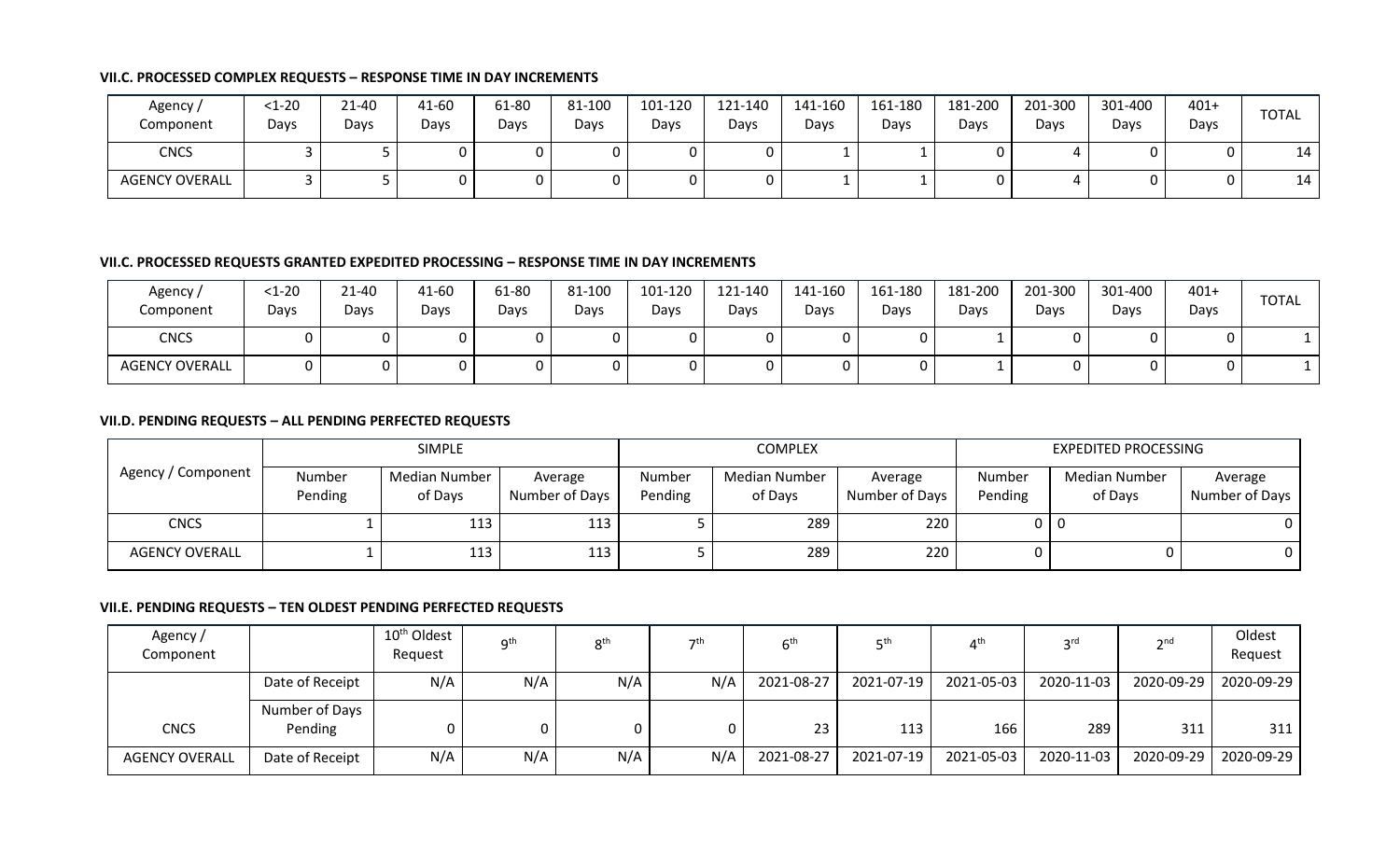| $\sim$ $\sim$<br>$\sim$ $\sim$<br>Number of Days |  |  |                     |                        |     |     |                              |                             |
|--------------------------------------------------|--|--|---------------------|------------------------|-----|-----|------------------------------|-----------------------------|
| ending<br>. .                                    |  |  | $\sim$ $\sim$<br>-- | $\overline{A}$<br>---- | 166 | 289 | $\sim$ $\sim$ $\sim$<br>JIJ. | $\sim$ $\sim$ $\sim$<br>--- |

#### **VIII.A. REQUESTS FOR EXPEDITED PROCESSING**

| Agency /<br>Component | Number<br>Granted | Number<br>Denied | Median Number of<br>Days to Adjudicate | Average Number of<br>Days to Adjudicate | Number Adjudicated Within<br>Ten Calendar Days |
|-----------------------|-------------------|------------------|----------------------------------------|-----------------------------------------|------------------------------------------------|
| <b>CNCS</b>           |                   |                  |                                        |                                         |                                                |
| AGENCY OVERALL        |                   |                  |                                        |                                         |                                                |

# **VIII.B. REQUESTS FOR FEE WAIVER**

| Agency/<br>Component  | Number<br>Granted | Number<br>Denied | Median Number of<br>Days to Adjudicate | Average Number of<br>Days to Adjudicate |
|-----------------------|-------------------|------------------|----------------------------------------|-----------------------------------------|
| CNCS                  |                   |                  |                                        |                                         |
| <b>AGENCY OVERALL</b> |                   |                  |                                        |                                         |

#### **IX. FOIA PERSONNEL AND COSTS**

|                    |                                         | PERSONNEL                                           |                                            |                     | <b>COSTS</b>                        |                    |
|--------------------|-----------------------------------------|-----------------------------------------------------|--------------------------------------------|---------------------|-------------------------------------|--------------------|
| Agency / Component | Number of "Full-Time FOIA<br>Employees" | Number of "Equivalent Full-Time"<br>FOIA Employees" | Total Number of "Full-<br>Time FOIA Staff" | Processing<br>Costs | Litigation-<br><b>Related Costs</b> | <b>Total Costs</b> |
| <b>CNCS</b>        |                                         | 0.40                                                | 0.40                                       | 37246.00            | 0.00                                | 37246.00           |
| AGENCY OVERALL     |                                         | 0.40                                                | 0.40                                       | 37246.00            | 0.00                                | 37246.00           |

# **X. FEES COLLECTED FOR PROCESSING REQUESTS**

| Agency / Component    | <b>Total Amount of Fees Collected</b> | Percentage of Total Costs |
|-----------------------|---------------------------------------|---------------------------|
| <b>CNCS</b>           | 0.00                                  | 0.0000                    |
| <b>AGENCY OVERALL</b> | 0.00                                  | 0.0000                    |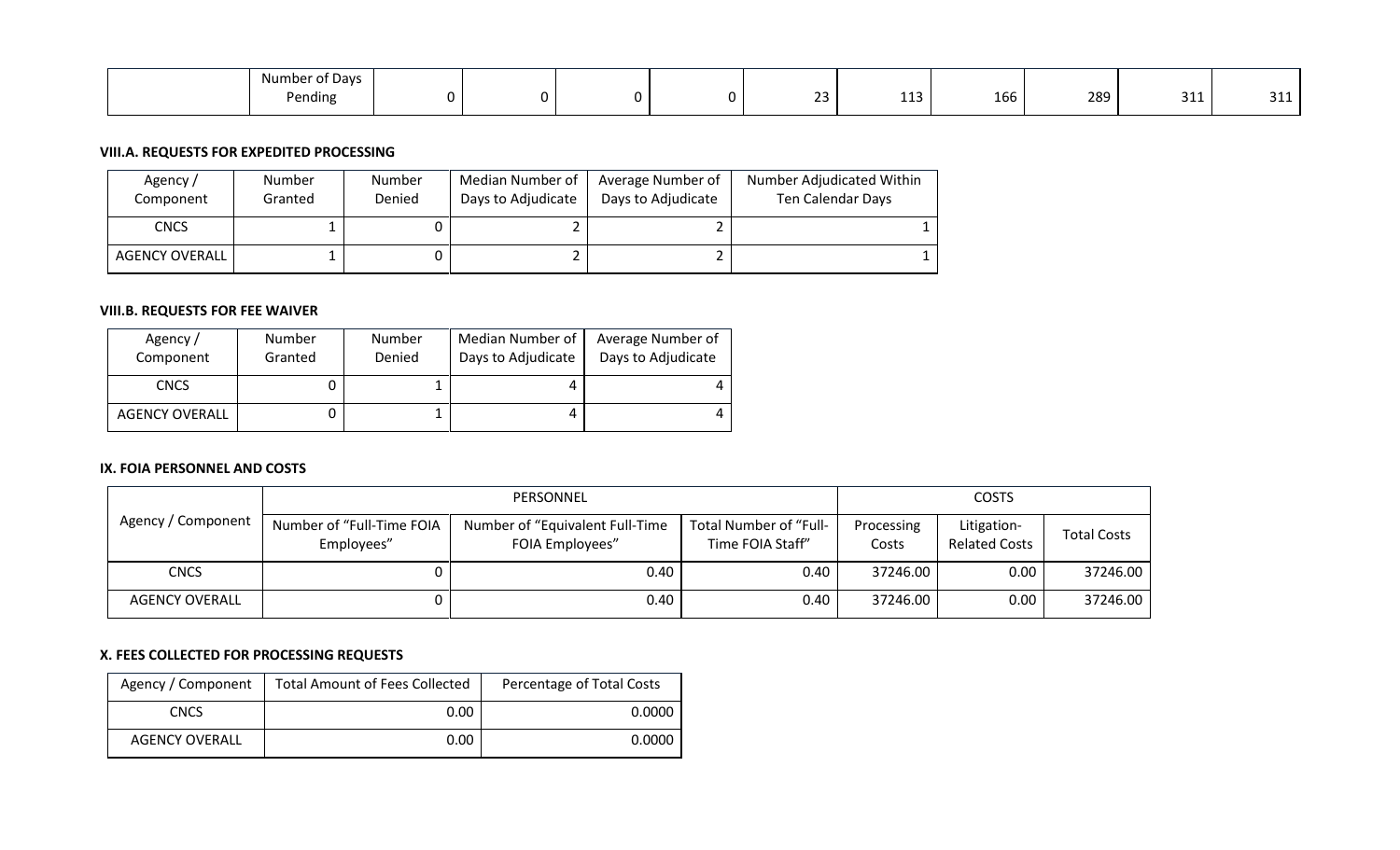# **XI.A. NUMBER OFTIMES SUBSECTION (C) USED**

| Agency / Component    | Number of Times<br>Subsection Used |
|-----------------------|------------------------------------|
| <b>CNCS</b>           |                                    |
| <b>AGENCY OVERALL</b> |                                    |

#### **XI.B. NUMBER OF SUBSECTION (A)(2) POSTINGS**

| Agency / Component    | Number of Records Posted by the FOIA Office | Number of Records Posted by Program Offices |
|-----------------------|---------------------------------------------|---------------------------------------------|
| <b>CNCS</b>           |                                             |                                             |
| <b>AGENCY OVERALL</b> |                                             |                                             |

#### **XII.A. BACKLOGS OF FOIA REQUESTS AND ADMINISTRATIVE APPEALS**

| Agency / Component | Number of Backlogged Requests as of End of Fiscal Year | Number of Backlogged Appeals as of End of Fiscal Year |
|--------------------|--------------------------------------------------------|-------------------------------------------------------|
| CNCS               |                                                        |                                                       |
| AGENCY OVERALL     |                                                        |                                                       |

#### **XII.B. CONSULTATIONS ON FOIA REQUESTS – RECEIVED, PROCESSED, AND PENDING CONSULTATIONS**

| Agency /<br>Component | Number of Consultations Received from<br>Other Agencies that were Pending at<br>the Agency as of Start of the Fiscal Year | Number of Consultations Received from<br>Other Agencies During the Fiscal Year | Number of Consultations Received from<br>Other Agencies that were Processed by<br>the Agency During the Fiscal Year | Number of Consultations Received from<br>Other Agencies that were Pending at<br>the Agency as of End of the Fiscal Year |
|-----------------------|---------------------------------------------------------------------------------------------------------------------------|--------------------------------------------------------------------------------|---------------------------------------------------------------------------------------------------------------------|-------------------------------------------------------------------------------------------------------------------------|
| <b>CNCS</b>           |                                                                                                                           |                                                                                |                                                                                                                     |                                                                                                                         |
| <b>AGENCY OVERALL</b> |                                                                                                                           |                                                                                |                                                                                                                     |                                                                                                                         |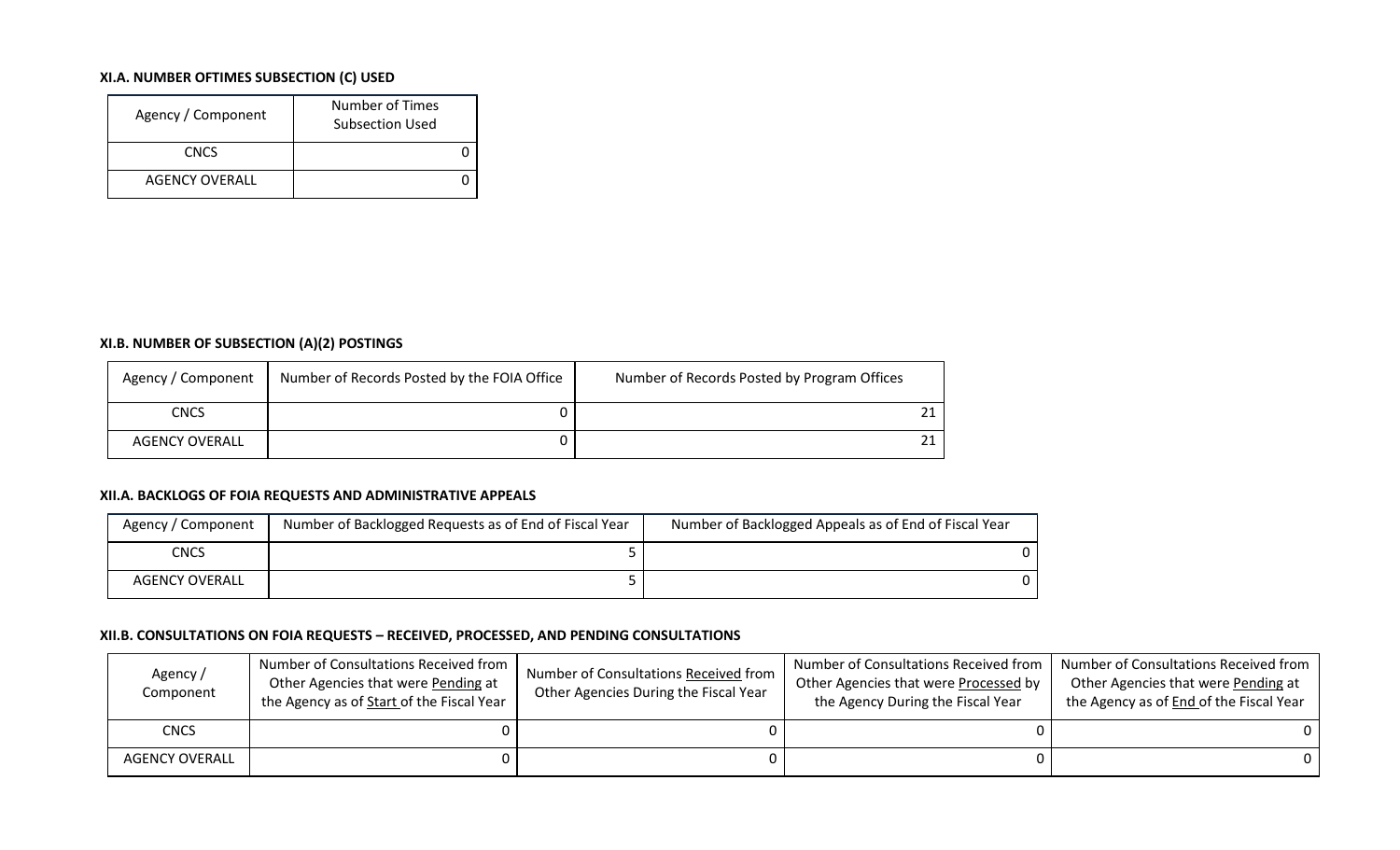| Agency /<br>Component |                | 10th Oldest<br>Consultation | 9th | 8th | 7th | 6th | 5th | 4th | 3rd | 2nd | Oldest<br>Consultation |
|-----------------------|----------------|-----------------------------|-----|-----|-----|-----|-----|-----|-----|-----|------------------------|
|                       | Date           | N/A                         | N/A | N/A | N/A | N/A | N/A | N/A | N/A | N/A | N/A                    |
| <b>CNCS</b>           | Number of Days |                             |     |     |     |     |     |     |     | 0   | $\overline{0}$         |
| <b>AGENCY</b>         | Date           | N/A                         | N/A | N/A | N/A | N/A | N/A | N/A | N/A | N/A | N/A                    |
| OVERALL               | Number of Days |                             |     |     |     |     |     |     |     | 0   | $\overline{0}$         |

#### **XII.C. CONSULTATIONS ON FOIA REQUESTS – TEN OLDEST CONSULTATIONS RECEIVED FROM OTHER AGENCIES AND PENDING AT THE AGENCY**

#### **XII.D.(1). COMPARISON OF NUMBERS OF REQUESTS FROM PREVIOUS AND CURRENT ANNUAL REPORT – REQUESTS RECEIVED AND PROCESSED**

|                       |                                                                        | NUMBER OF REQUESTS RECEIVED                                      | NUMBER OF REQUESTS PROCESSED                                          |                                                                          |  |
|-----------------------|------------------------------------------------------------------------|------------------------------------------------------------------|-----------------------------------------------------------------------|--------------------------------------------------------------------------|--|
| Agency / Component    | Number Received During Fiscal Year '<br>from Last Year's Annual Report | Number Received During Fiscal Year<br>from Current Annual Report | Number Processed During Fiscal<br>Year from Last Year's Annual Report | <b>Number Processed During Fiscal</b><br>Year from Current Annual Report |  |
| <b>CNCS</b>           | 43                                                                     | 47                                                               | 46                                                                    | 46 I                                                                     |  |
| <b>AGENCY OVERALL</b> | 43                                                                     | 47                                                               | 46                                                                    | 46 I                                                                     |  |

# **XII.D.(2). COMPARISON OF NUMBERS OF REQUESTS FROM PREVIOUS AND CURRENT ANNUAL REPORT – BACKLOGGED REQUESTS**

| Agency / Component    | Number of Backlogged Requests as of End of the<br><b>Fiscal Year from Previous Annual Report</b> | Number of Backlogged Requests as of End of the<br><b>Fiscal Year from Current Annual Report</b> |
|-----------------------|--------------------------------------------------------------------------------------------------|-------------------------------------------------------------------------------------------------|
| <b>CNCS</b>           |                                                                                                  |                                                                                                 |
| <b>AGENCY OVERALL</b> |                                                                                                  |                                                                                                 |

#### **XII.E.(1). COMPARISON OF NUMBERS OF ADMINISTRATIVE APPEALS FROM PREVIOUS AND CURRENT ANNUAL REPORT – APPEALS RECEIVED AND PROCESSED**

| Δσε<br>Component | FIVFI<br>NU.<br>.DD<br>71 F | JME<br>וחח<br>. PROC<br>$\sim$<br>ו וו<br>$\cdot$ |
|------------------|-----------------------------|---------------------------------------------------|
|                  |                             |                                                   |